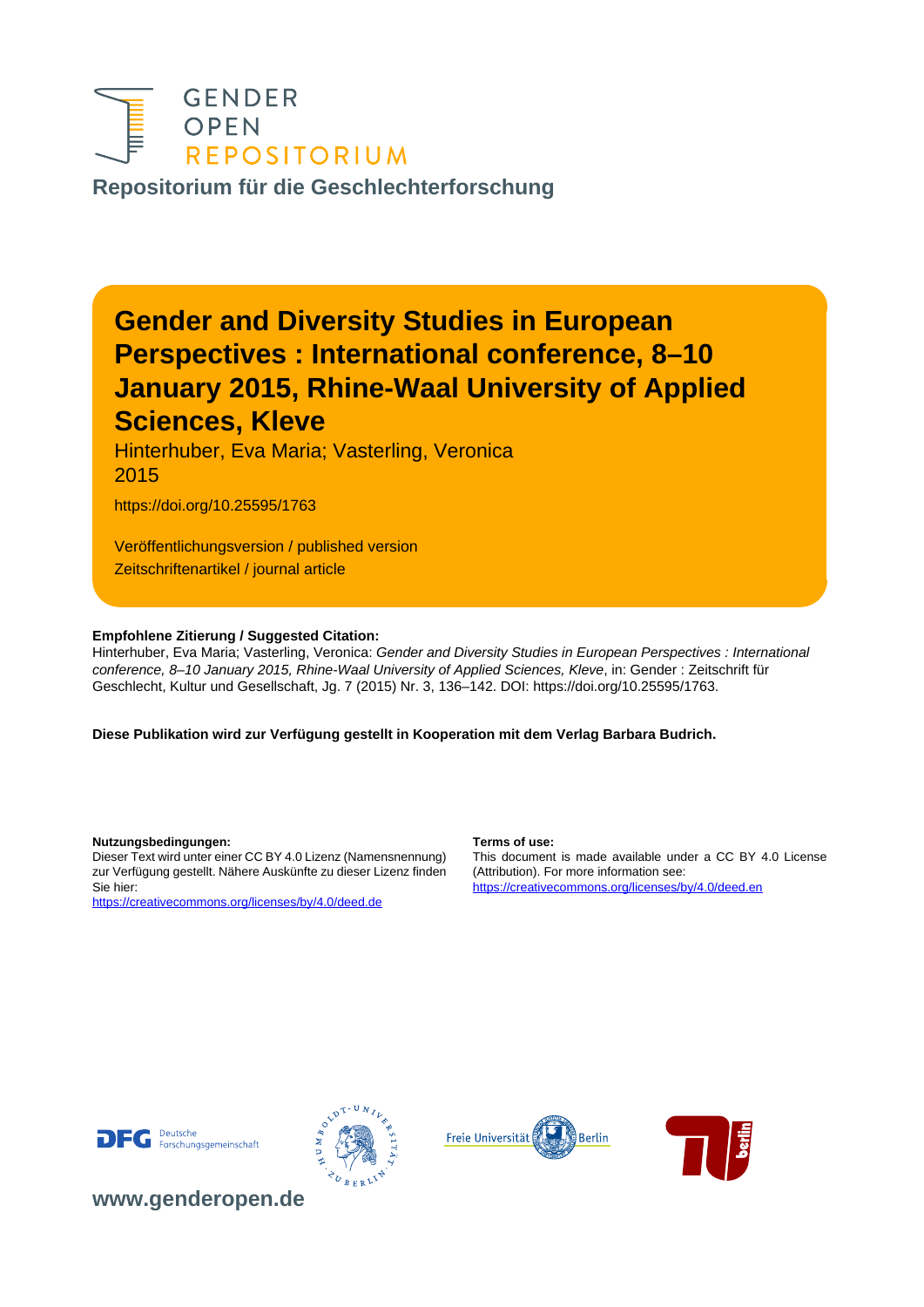#### Eva Maria Hinterhuber, Veronica Vasterling

## Gender and Diversity Studies in European Perspectives.

International conference, 8–10 January 2015, Rhine-Waal University of Applied Sciences, Kleve

#### Zusammenfassung

Gender und Diversity Studies aus europäischen Perspektiven. Internationale Konferenz, 8. bis 10. Januar 2015, Hochschule Rhein-Waal, Kleve

Vom 8. bis 10. Januar fand an der Hochschule Rhein-Waal in Kleve die internationale Konferenz "Gender and Diversity Studies in European Perspectives" statt. Die hier diskutierten Themen reichten von Fragen nach der Umsetzung und dem Wandel von Gender-und-Diversity-Strategien in spezifischen Feldern, Institutionen und europäischen Regionen über stärker theoretisch ausgerichtete Untersuchungen von Diversitäts- und Intersektionalitätskonzepten bis zu Handlungsempfehlungen für zukünftige Schritte. Die Konferenz zeigte die Notwendigkeit auf, die Analyseinstrumente der Gender und Diversity Studies zu schärfen und politische Allianzen über Differenzlinien hinweg auszuhandeln, um Stillstand und Backlash zu überwinden.

*Schlüsselwörter* Gender, Diversity, Intersektionalität, Ungleichheit, Gleichheit

#### Summary

The Rhine-Waal University of Applied Sciences in Kleve hosted the international conference on "Gender and Diversity Studies in European Perspectives" from 8 to 10 January 2015. Topics discussed at the conference ranged from the implementation and vicissitudes of gender and diversity policies in specific fields, institutions and European regions, to more theoretical examinations of the concepts of diversity and intersectionality, and proposals for going forward. The conference highlighted the need to sharpen the analytical instruments of gender and diversity studies and to negotiate political alliances across lines of difference in order to overcome stagnation and backlash.

*Keywords* gender, diversity, intersectionality, inequality, equality

### **Introduction**<sup>1</sup>

The Rhine-Waal University of Applied Sciences in Kleve hosted the international conference on "Gender and Diversity Studies in European Perspectives" from 8 to 10 January 2015. The international event was organized by Ingrid Jungwirth (Rhine-Waal University of Applied Sciences) and Carola Bauschke-Urban (Fulda University of Applied Sciences) in cooperation with the Institute for Gender Studies at the Radboud University Nijmegen (Netherlands) and was funded by the German research funding organization DFG and the EU (Euregio/Interreg), among others.

<sup>1</sup> Eva Maria Hinterhuber would like to thank Manuela Beyer for her support.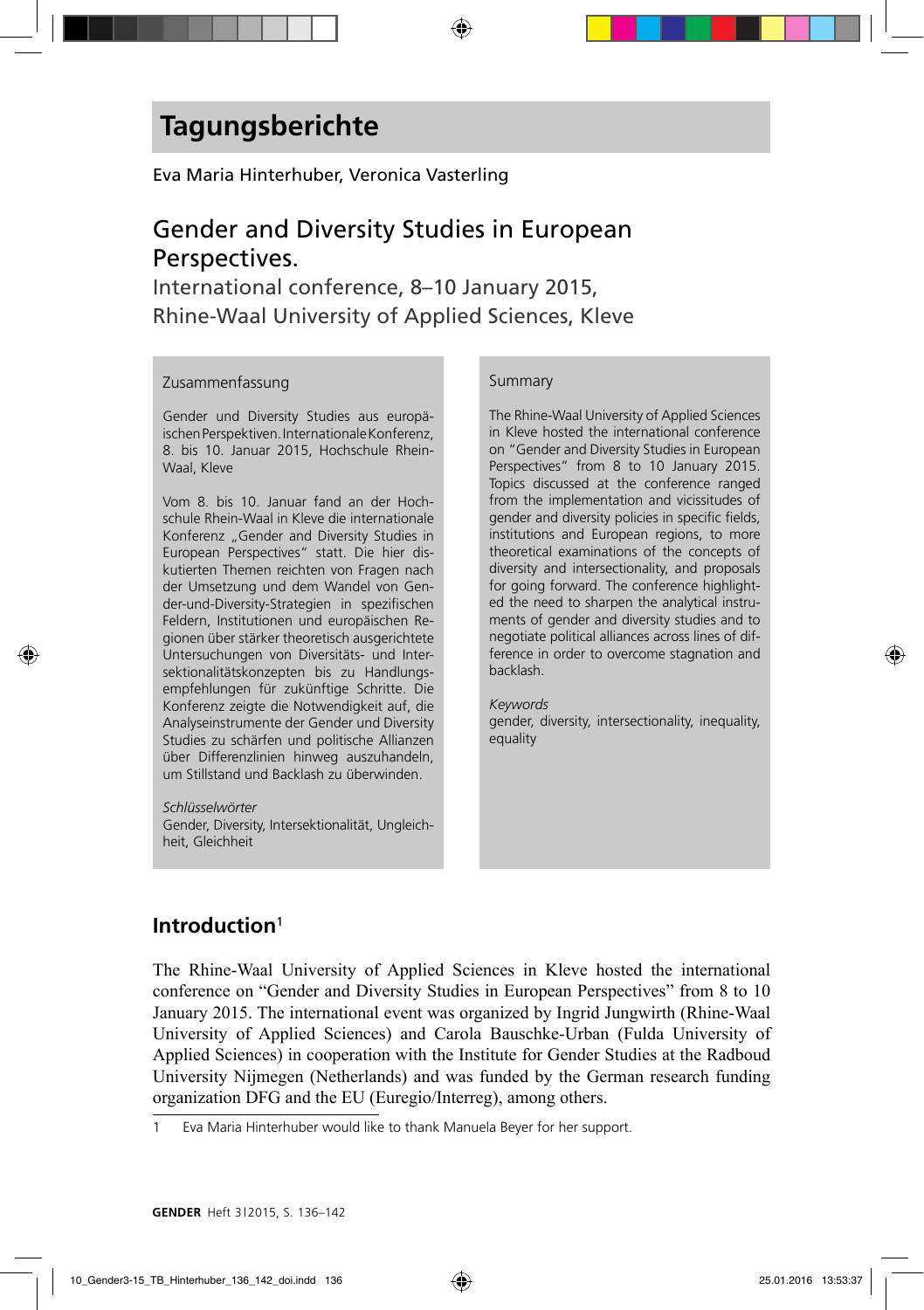The conference attendees fitted the topic perfectly: For a conference dedicated to diversity, it was a particularly rewarding experience to witness a young and mixed audience, whose contributions to the discussions were, moreover, both of a high standard and refreshing. The discussions were on a par with the stimulating programme, which did justice to the theme. Many regions of Europe and its borders were represented, with scientists coming from Turkey, the Netherlands, the United Kingdom, Tunisia, Sweden and Russia, for instance. There was also, of course, a fair share of German scholars and activists. Topics discussed at the conference ranged from the implementation and vicissitudes of gender and diversity policies in specific fields, institutions and European regions, to more theoretical examinations of the concepts of diversity and intersectionality, and proposals for going forward.

Following the observation by *Ute Klammer* (University of Duisburg-Essen) that gender and diversity are not just about business cases, but also about social and gender justice and participation rights, we would like to propose that gender and diversity studies has two aims. On the one hand, gender and diversity studies analyses prevailing gender and diversity orders, on the other hand, it envisions possibilities for overcoming intersecting inequalities.

In her inspiring opening lecture, *Ilse Lenz* (Ruhr University Bochum) paved the way for meeting this twofold goal. She presented a perceptive analysis of the dynamics of change in contemporary Europe, a Europe which is facing many crises, including the crisis of neoliberalism. Instead of defining diversity simply as consisting of groups with collective positionality, she introduced a critical diagnosis of diversity, indicating the challenge of intersecting inequalities for diversity studies. Neoliberal capitalism is a champion of diversity-cum-inequality. Across the world there is hardly a more diverse workforce in terms of race, gender, sexual orientation, class and cultural background than that in Wall Street and the City of London – due to the fact that discrimination is a waste of talent and, hence, money. In a market with a diversity of consumers, companies with a diverse workforce involved in decision-making processes make more profit. By reducing diversity to a range of different but homogenous identities, though, neoliberal utilitarianism makes structural inequalities invisible, for instance the structural inequality of meritocracy in which those with lower educational qualifications are the losers. Combining astute theoretical approaches with an emphasis on the importance of social action, Ilse Lenz made a plea for reconciling gender and social justice, for building coalitions of intersecting inequalities.

Looking back, some core questions crystallized in the course of the conference; our report will be guided by these questions:

- 1. How can European gender equality and anti-discrimination policy be revived after a period of stagnation?
- 2. How can the tension between (welcome) mobility and (negatively connoted) migration in EU-rope be overcome from a gender and diversity perspective?
- 3. How can the backlash in EU Member States and beyond, a backlash fostered by conservative and also religious forces, be countered?
- 4. How can masculinities both in their pro-gender and anti-feminist (anti-genderist) version – be conceived?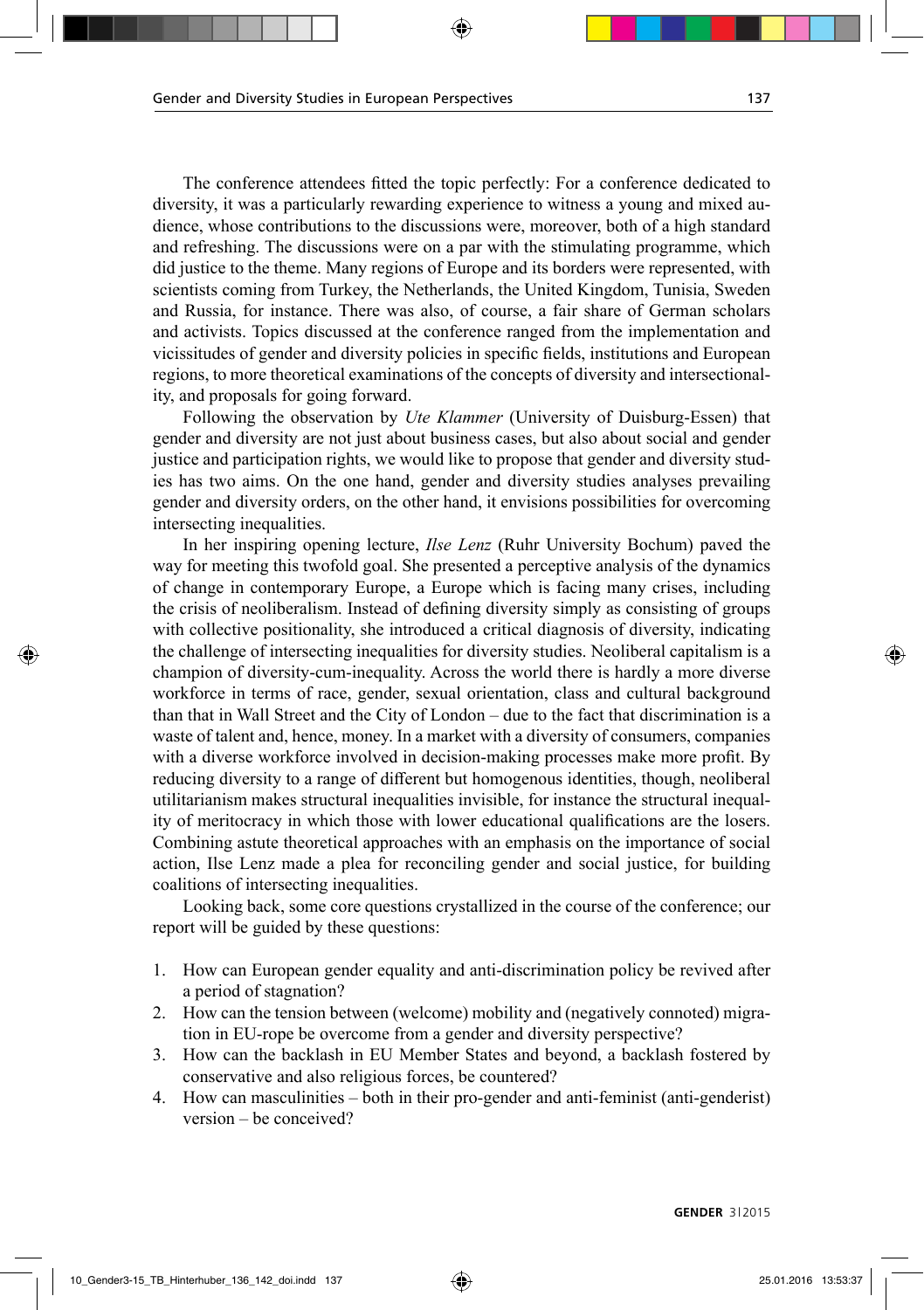5. How can theoretical approaches within gender and diversity studies be improved and transferred from theory into practice?

### **1. How can European gender equality and antidiscrimination policy be revived after a period of stagnation?**

The contributions to the panel on "Anti-discrimination law and policies" agreed on their assessment of stagnation and even on regression within EU gender equality policy. The contributions differed, however, as regards their conceptualization and contextualization of the common finding and suggestions for the future.

*Anne van der Vleuten* (Radboud University Nijmegen) presented a convincing model which contributes to a better understanding of the impact of EU gender equality policy. Based on an analysis of recent developments with respect to this policy, she proposed the following explanation for its stagnation and for its partial failure in recent years: Former successful coalitions and instruments are no longer as promising as they used to be – the velvet triangle has lost its effectiveness, and the chances of successfully catching an unwilling state in a pincer movement (i.e. putting it under pressure by supranational and domestic actors at the same time, cf. van der Vleuten 2005) in order to enforce gender equality have diminished. Instead, now is the time of experts. Gender equality (policy) needs to be reconstructed to fit into the new prevailing logic. Anne van der Vleuten also underlined the need to return to the very core of gender equality.

*Petra Ahrens* (Humboldt University Berlin) impressively traced the development from EU policy programmes to the latest "strategy for equality between woman and man 2010–2015", which she considered to be a "useless tool" for achieving gender equality. She confirmed her colleague Anne van der Vleuten's disillusioning assessment of the current state of EU gender equality policy and, linking her analysis to the aim of successful implementation, advocated "conflict, not compromise", thereby supporting more confrontational and demanding action by gender-political social movements.

Looking back over five decades of (promoting) European gender equality policy, it seems that its promotion always reflected the EU's multilevel system and governance. The supranational gender regime was taken forward by different actors: women's movements, femocrats in European institutions and academia. The actors' use of all levels, including the international one, has been framed as a ping pong effect (cf. Abels 2011), that is the strategic shift of arenas in the multi-level system and at the international level. Both speakers' conclusions suggest that it is once more time for such a shift, to hand the baton over to social movement action.

In her lecture on gender equality law in the public sector in the UK, *Hazel Conley* (Queen Mary University of London) offered another promising way out of stagnation. Elucidating its character of reflexive legislation, she convincingly presented this kind of legislation as a paradigm shift and a potential next step in relation to equality law.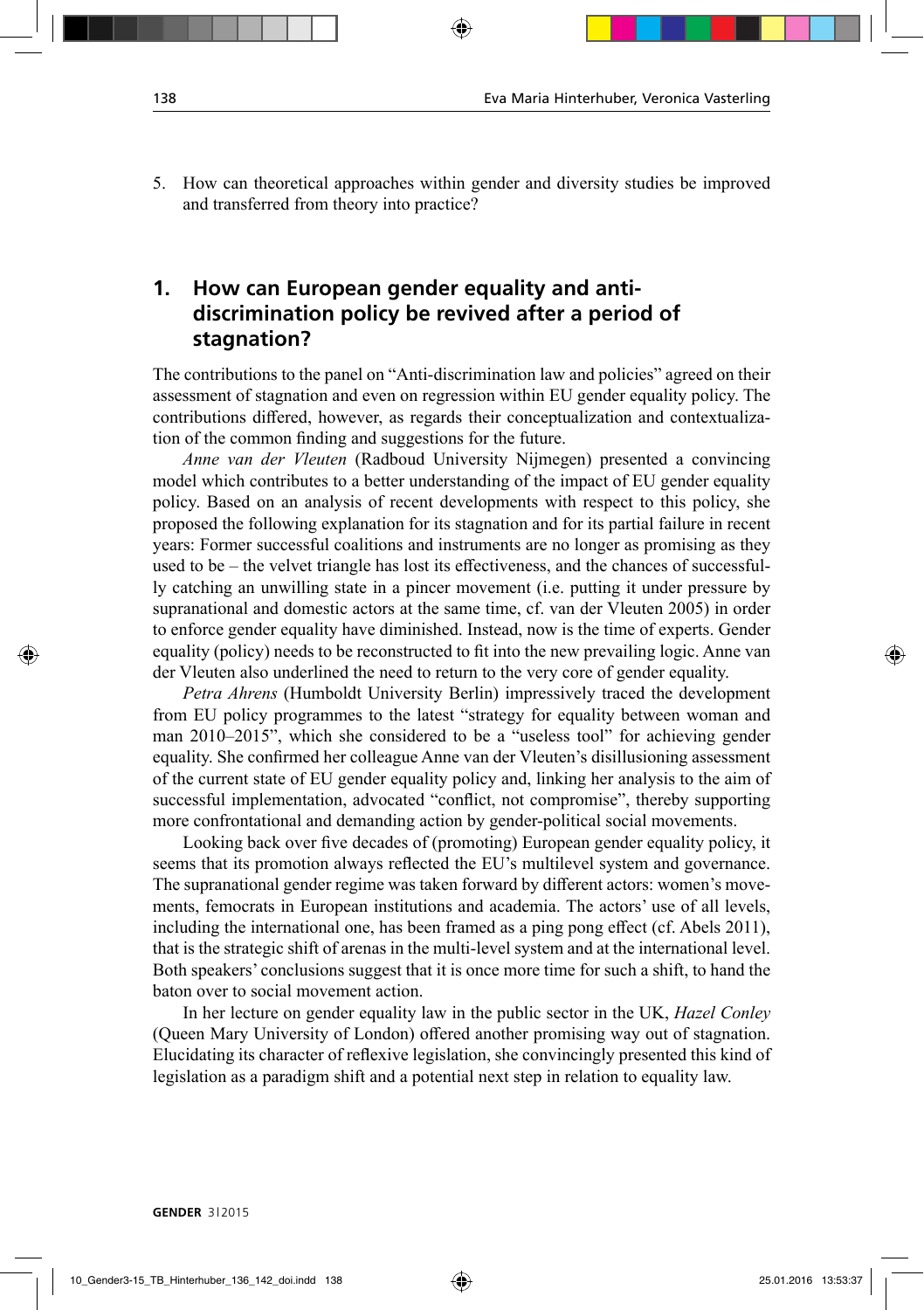### **2. How can the tension between (welcome) mobility and (negatively connoted) migration in EU-rope be overcome from a gender and diversity perspective?**

On the topic of gender, labour migration and immigration policies, *Eleonore Kofmann* **(**Middlesex University London) made a case for a much more complex approach to gender and diversity, for example with regard to different sectors and contexts, thus demanding further differentiation and contextualization.

*Anna Amelina* (Goethe University Frankfurt) introduced the concept of a "regime of intersection" and drew attention to the tension between an inclusive cosmopolitan discourse and an essentialist definition of Europe, which are reflected in the notions of mobility and migration. This prevents diversity being incorporated into the regulation of migration, of which Europe is so much in need if it wants to meet its own standards. Overcoming the paradox between shifting boundaries and maintaining boundaries seems to be one of the most important challenges for contemporary Europe.

*Carola Bauschke-Urban* and *Kirsten Heusgen* (Fulda University of Applied Sciences) pointed out intersecting inequalities and outlined how international educational mobility is shaped by gendered and postcolonial structures. Their empirical investigation illustrated that women from poor families and with low educational qualifications are typically excluded despite official institutional attempts to promote international educational mobility.

*Sabine Lorenz-Schmidt* (Amelia Museum, Geneva), *Helena Pettersson* (Umeå University) and *Kerstin Sandell* (Lund University) exposed the problems associated with the lives and working conditions of postdoctoral researchers. Postdocs were found to experience disruption and a lack of continuity not only with regard to their research but also with regard to their social lives. This is in particular connected to issues of gender and diversity linked to partnership and family.

### **3. How can the backlash in EU Member States and beyond, a backlash fostered by conservative and also by religious forces, be countered?**

Turkey, Russia and Tunisia face similar challenges of a political nature: Either new laws are being adopted which undermine gender equality and the rights of sexual minorities, or existing gender equality law is not being implemented and applied. In addition, the area studies which were presented showed a common backlash for which religious communities and state churches can be held responsible.

According to *Elena Zdravomyslova* (European University at St Petersburg), gender is at the centre of the development towards a new imperialism under Putin. A severe backlash, manifest in legal amendments, is supported by conservative politicians, representatives of the Russian Orthodox Church and conservative parts of civil society. Despite its long tradition, Russia's women's movement lacks the support of wider society and mainly consists of a small group of activists and academics. Progres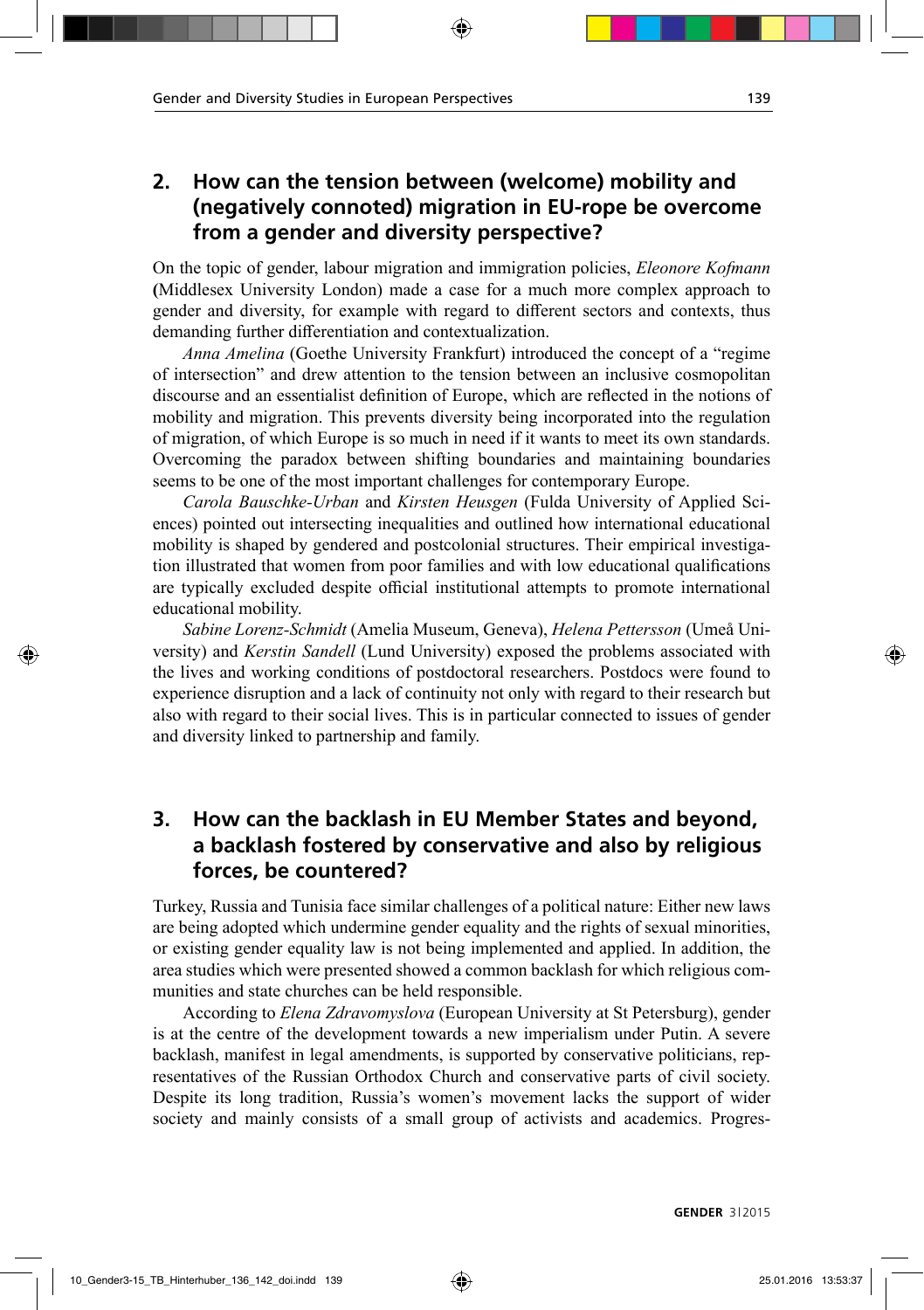sive civil society has again withdrawn to what is known as "second society". Elena Zdravomyslova painted a picture which suggests that Putin's system, with its authoritarian repressiveness, has won the day.

*Amel Grami* (Manouba University) and *Zeynep Usal* (Koç University Law School, Istanbul) described the disparities between law and practice in Tunisia and Turkey. Due to accession negotiations, harmonization of the law according to EU requirements has taken place in the latter. Still, the real challenge is implementing and internalizing those legal requirements. Contemporary Turkey makes it clear once again that gender equality law and societal support are mutually dependent: Gender equality and anti-discrimination law need support from civil society, and civil society needs legal frameworks in order to be able to promote gender equality and anti-discrimination.

In sum, the examples show that civil society and social movements are potentially very effective in promoting gender and diversity issues, but by the same token the open opposition of conservative counter-movements can be stressed. Consider, for instance, the PEGIDA movement in contemporary Germany, which is not only Islamophobic and xenophobic, but also distinctly anti-gender.

### **4. How can masculinities – both in their pro-gender and anti-feminist (anti-genderist) version – be conceived?**

*Katarzyna Woijnicka* (Dissens e.V., Berlin) contributed to filling the gap in the still under-researched field of men and gender equality in European politics, with a special focus on unconventional political participation, such as associations, NGOs etc. Presenting a broad range of men's associations, she coined new, enriching categorizations. To the more common categories such as balanced/pro-gender/pro-feminist, she added the two new categories of alter-masculist and anti-masculist in order to be able to describe with specific Eastern European social realities.

Other highly interesting research on masculinities was presented by *Helena Petterson* (Umeå University), who presented her ethnological study of the making of masculinities in experimental physics. Her aim was to analyze academic men and academic cultures dominated by men as political categories and political subjects.

Research conducted by *Ingrid Jungwirth* (Rhine-Waal University of Applied Sciences) pointed in a similar direction: Women are underrepresented in the STEM field (i.e. science, technology, engineering and mathematics) in Germany, a country generally assumed to be proud of its technological expertise. Linking the "culture of engineering" to societal power, Ingrid Jungwirth assessed male gender and being autochthonous as characteristics of "distinction" as defined by Bourdieu.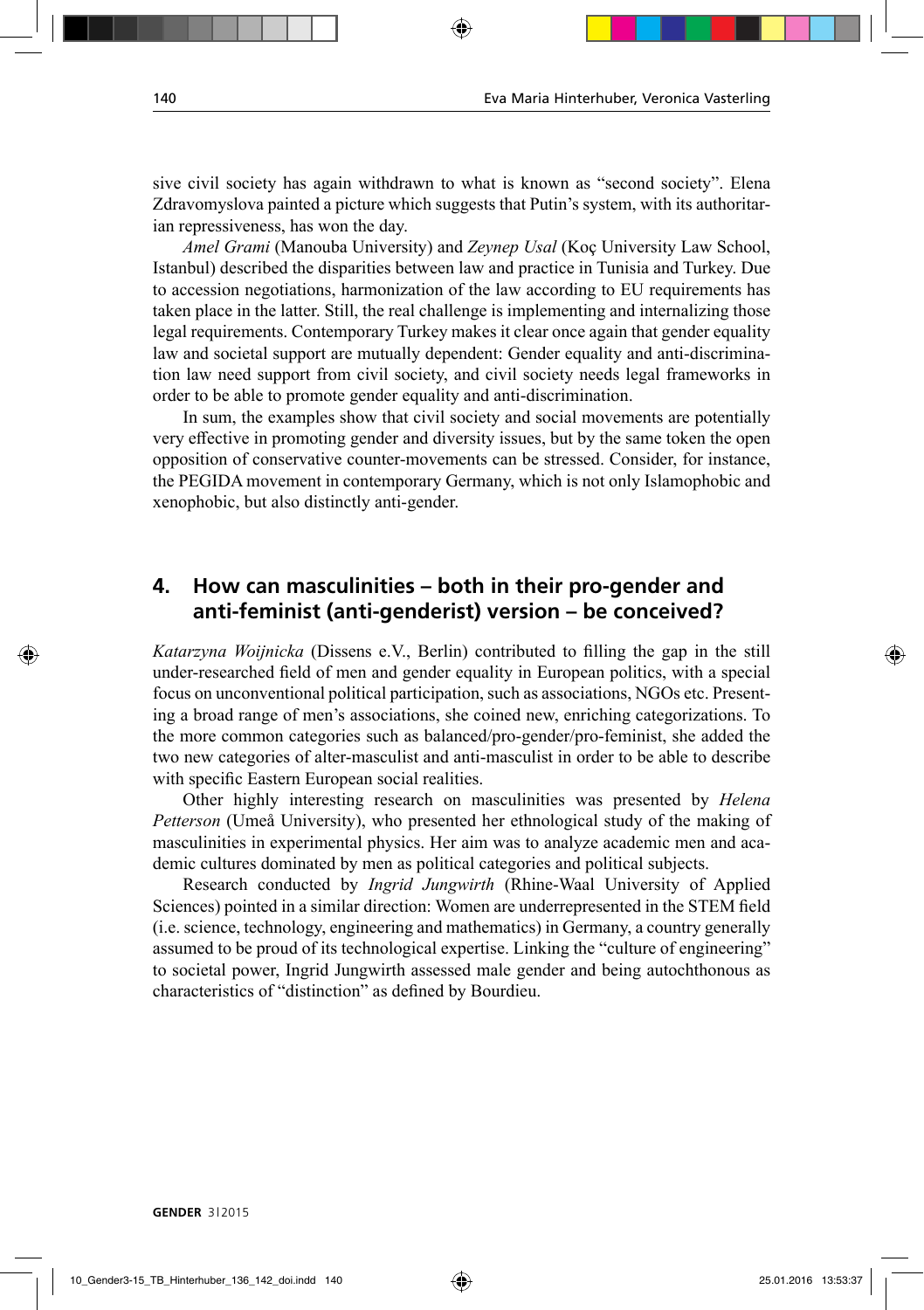### **5. How can theoretical approaches within gender and diversity studies be improved and transferred from theory into practice?**

The keynote by *Mieke Verloo* (Radboud University Nijmegen) drew attention to blind spots in intersectional research. Given that it typically focuses on static intersections between gender and race, or gender and class, or all three, intersectional research tends to ignore two things. Inequalities do not statically intersect, they dynamically interact, mutually shaping each other in different contexts (e.g. institutions, social practices, politics and private life) and, hence, change in contextual ways. Inequalities do not only change in different contexts, they are also often inflected by privilege. In theory and especially in political practice, more attention needs to be paid to the interaction between privilege and inequality. For instance, as women are steadily gaining on men in terms of education, the cultural and economic privilege of a good education may deserve more attention when it comes to drawing up the accounts of inequality.

Taking researchers on gender and diversity to task, *Inge Bleijenbergh* (Radboud University Nijmegen) wants us to avoid a "reproduction of hierarchically organized dichotomies in organizations by taking them for granted". Rather we should "reveal the implicit norms that prevail and question them". She discerns an especially clear research gap in the intersection between (dis)ability, sexual orientation and class with other identity categories.

*Victoria Showunmi* (University College London) applied an intersectional framework to challenge universalist assumptions of gender and ethnicity with regard to leadership. This can serve as a model and as an incentive to avoid the reproduction of hierarchies in academic work. It is underwritten by a continuous reflection on our own situatedness as researchers, thus questioning implicit assumptions which might lead to distortions in our academic work, risking achieving the opposite of what was actually intended.

*Dagmar Vinz* (Büro Vinz Berlin) stressed the importance of transdisciplinarity for gender and diversity studies – a point which was confirmed by the conference setting itself, as researchers with manifold backgrounds fruitfully discussed the given topic. In line with this, a bridge between theory and practice was constructed as well. Two contributions deserve particular mention in the context of tackling diversity in a way which ideally leads to more social justice: *Ute Klammer* discussed in vivid detail how diversity management can be productively implemented in university structures and *Helen Weinbach* presented a new dialogical approach to a social justice and diversity training programme which seems highly relevant to students and staff in an academic context.

### **6. Summary: Drawing conclusions from the different contributions**

To sum up, the conference showed the need to sharpen the analytical instruments of gender and diversity studies in order not to reproduce, in academic work, societal hierarchies and inequalities. This goes hand in hand with the ongoing need for differentiation